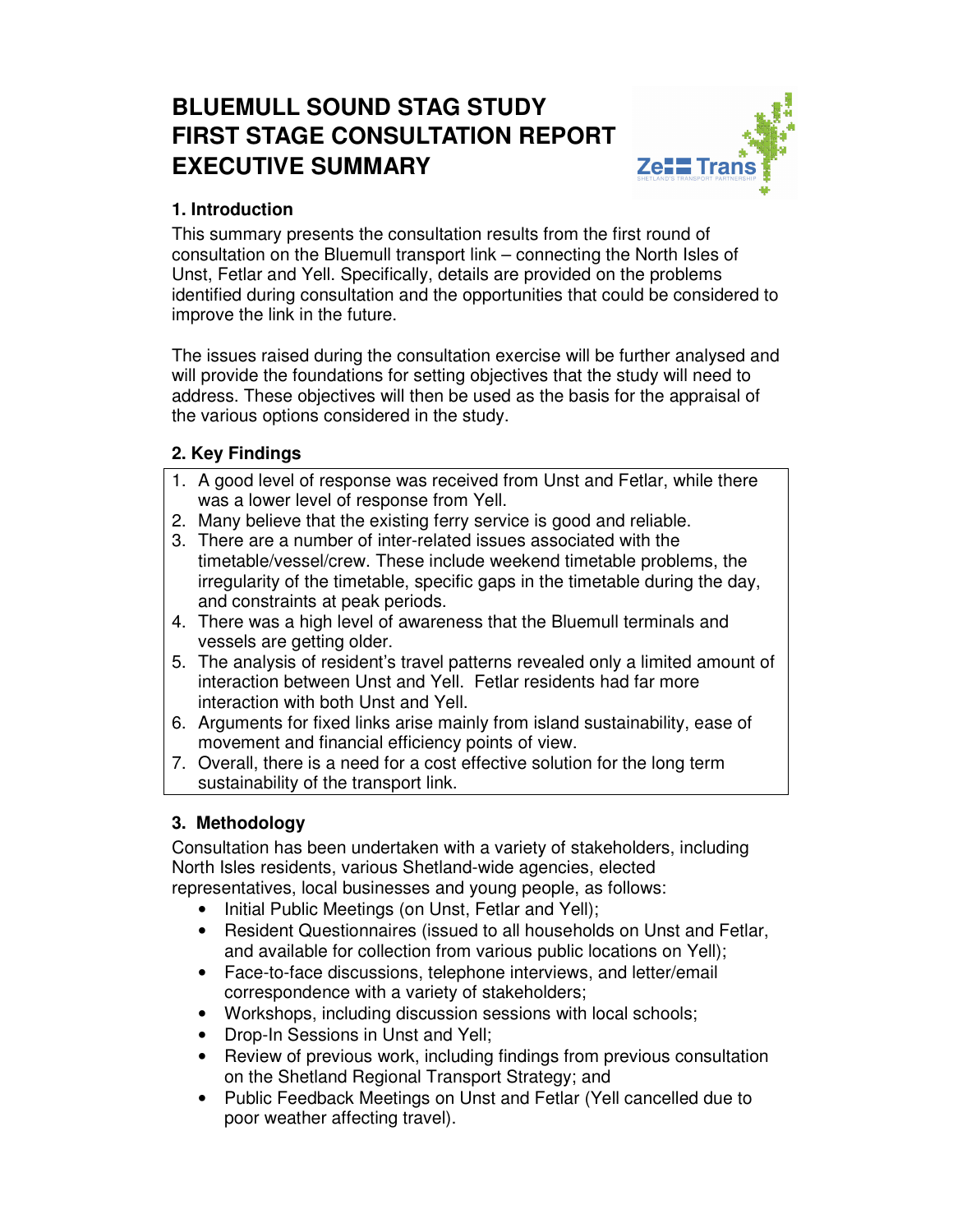### **4. Response**

A good level of response was received from Unst and Fetlar. The level of response from Yell was lower. In total, 267 questionnaires were received from Unst residents, 35 questionnaires from Fetlar, and 42 questionnaires from Yell. Approximately 50 telephone and face-to-face interviews were also held with a variety of stakeholders. These have been useful in allowing for a more detailed exploration and understanding of issues raised and problems encountered.

## **5. Travel Patterns**

Only 25% of responses from households indicated they use the ferry more frequently than weekly. The majority (81%) of responses confirmed travel on the ferry as a car driver or car passenger, although 13% also indicated that they also travel on the bus. The results indicated that Unst households primarily travel onto the Mainland. This was not the case for Fetlar residents who travelled equally to both Unst and Yell (and onward to Mainland).

#### **6. Strengths**

Generally, feedback on the current ferry service was positive. It was described as good and reasonably reliable, particularly when the weather is good. The frequency is generally good. The removal of fares on the Bluemull Sound service was also frequently stated as a reason for liking the ferry service. The crew are seen to be friendly and helpful.

## **7. Problems Associated with the Current Link**

Following analysis of the consultation results, consultees stated the following problems with the current link.

| <b>Terminals</b> |                                   | Vessels |                                           |
|------------------|-----------------------------------|---------|-------------------------------------------|
|                  | Ageing and need upgraded /        |         | Ageing                                    |
| replaced         |                                   |         | Too small, causing capacity               |
|                  | Lack of breakwater at Hamars      |         | constraints at peak times and in          |
| <b>Ness</b>      |                                   |         | the summer                                |
|                  | Facilities at terminals need      |         | 0820 from Belmont often fully             |
| upgraded         |                                   |         | booked and 0705 can be as well            |
|                  | Information boards are not always |         | In contrast, Yell Sound ferries are       |
| kept up to date  |                                   |         | bigger which causes a bottleneck          |
|                  | Signs can be confusing for        |         | at Gutcher                                |
| tourists         |                                   |         | The <i>Bigga</i> is a good size but if it |
|                  | Lane markings at Ulsta are        |         | is taken off for other commitments        |
| confusing        |                                   |         | capacity is restricted                    |
|                  |                                   |         | Poor disabled and child access,           |
|                  |                                   |         | steep stairs                              |
|                  |                                   |         | Future impact of ongoing fuel             |
|                  |                                   |         | price increases on cost of service,       |
|                  |                                   |         | but also wider impacts                    |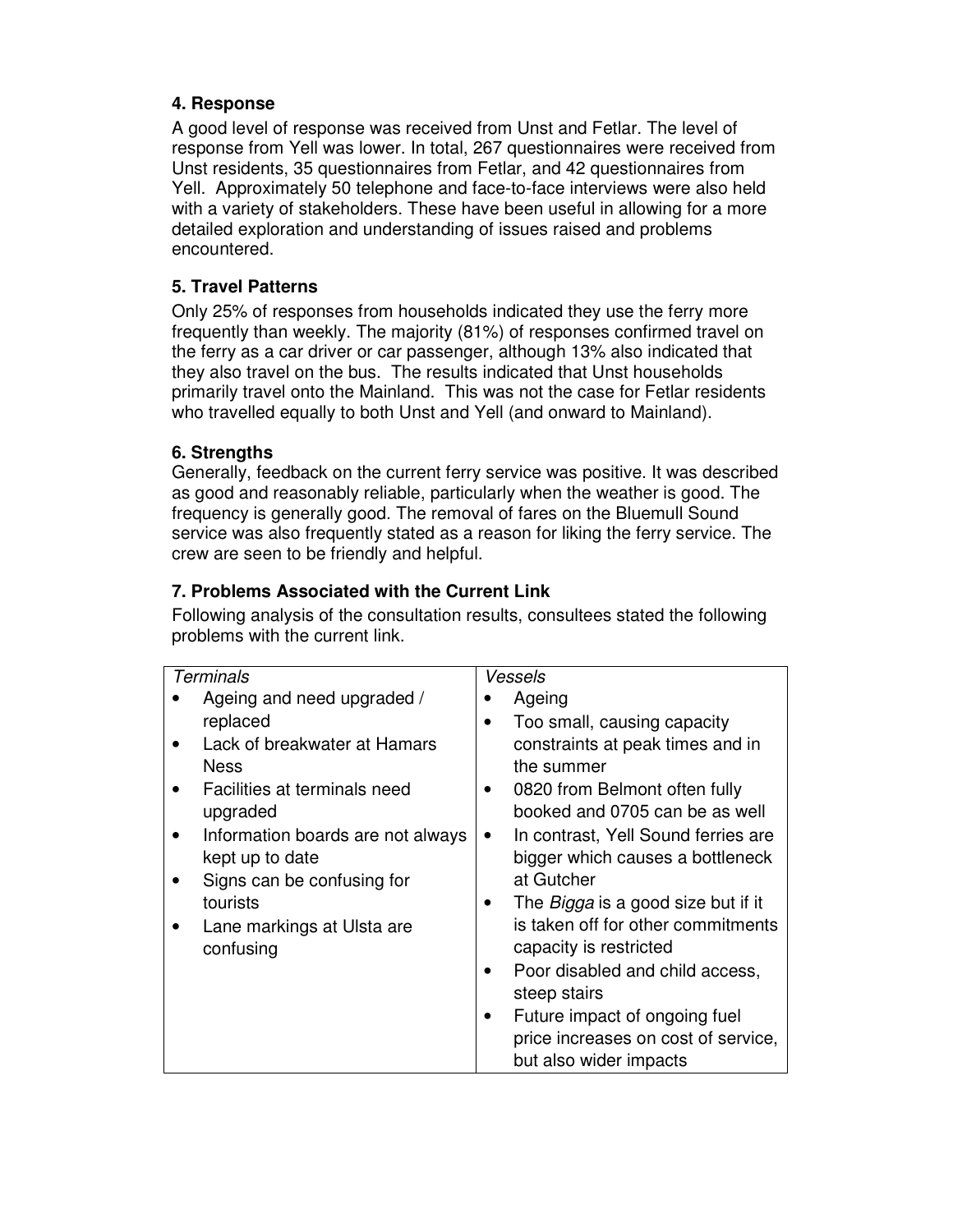| Timetables |                                          | Fares, Ticketing |                                     |  |
|------------|------------------------------------------|------------------|-------------------------------------|--|
|            | Poor weekend timetable (single)          |                  | Yell Sound costs are high           |  |
|            | vessel)                                  |                  | No provision for buying tickets     |  |
|            | Gaps in the timetable (during            |                  | with credit / debit cards on the    |  |
|            | Fetlar runs/lunch/ferry                  |                  | ferry                               |  |
|            | maintenance)                             |                  | Expensive for pensioners / senior   |  |
|            | Not enough early and late sailings       |                  | citizen car drivers                 |  |
|            | Timetables are difficult to              | $\bullet$        | Fares set up causes confusion for   |  |
|            | understand                               |                  | visitors $-$ unsure when or if they |  |
|            | Voicebank not kept up to date            |                  | have to pay a fare                  |  |
|            | <b>Connections with Yell Sound ferry</b> |                  | The promotion of the service and    |  |
|            | service and buses                        |                  | fares could be improved to attract  |  |
|            | In the morning, Fetlar crew has to       |                  | more visitors to the North Isles.   |  |
|            | travel to Cullivoe to board vessel       |                  | Consultees concerned regarding      |  |
|            | and begin shift. This wastes time        |                  | uncertainty over future fares       |  |
|            | that could be used for an earlier        |                  | levels.                             |  |
|            | first run from Fetlar                    |                  |                                     |  |
|            |                                          |                  |                                     |  |

In combination it was recognised that these issues affect **accessibility** for those living and working on the islands, the **efficiency** and **ability** to deliver key services, as well as the **efficiency** and **viability** of economic enterprises.

Consultees recognised the wider relationships between transport, and issues of future island vitality and viability, such as housing supply, provision of key services, population dynamics, opportunities for employment, and opportunities for accessing retail, leisure and social opportunities.

# **8. Future Options for Consideration**

A wide range of options to improve the Bluemull transport link were generated through the consultation process. There was a high level of response with regards to the potential for a **fixed link**.

- Tunnel between Unst and Yell (rather than a more weather dependent bridge)
- Fixed links would provide freedom of movement and would be a long term solution. Benefits would be that it could prevent depopulation, allow for living on Unst and working on Mainland, and provide a boost for businesses and tourism.
- Fixed link between Unst and Yell could also be good for Fetlar which would benefit from a dedicated ferry.
	- $\circ$  Fetlar Gutcher ferry route would still be preferred by a majority of Fetlar residents
	- $\circ$  Provides opportunities to consider options for tailoring the service to the needs of the island.
	- o Fetlar residents want to protect existing levels of service.
- However, there was concern over merging of services between Unst and Yell (health care, schools etc), and also the potential impact of loss of ferry jobs